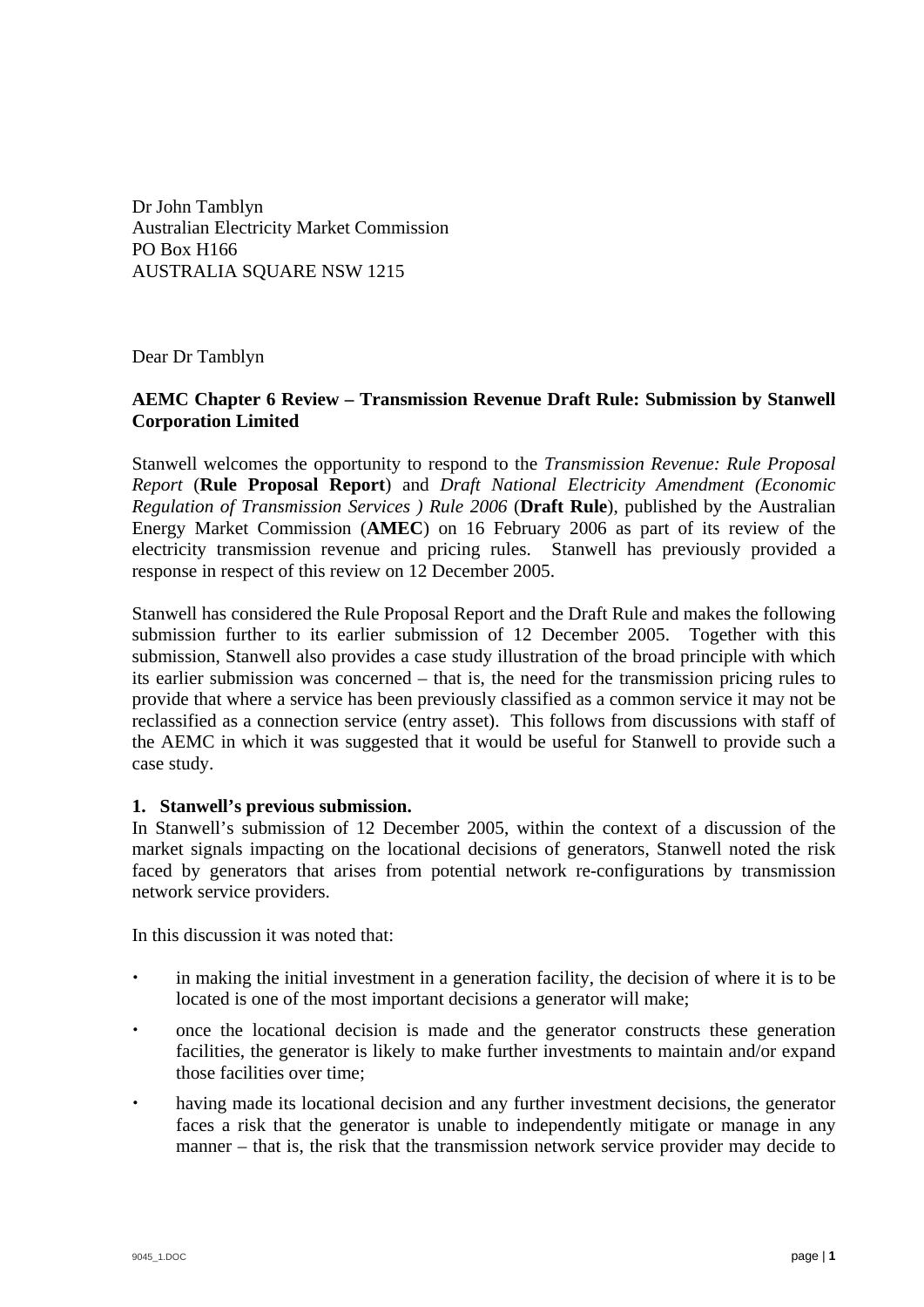reconfigure the transmission network in a manner that is deleterious to the generator's interests;

- ightharms for a generator that arises out of any network reconfiguration that arises out of any network reconfiguration is that assets which were previously transmission network assets may be reclassified as entry assets, the costs of which could then potentially be sought to be recovered from an individual generator, resulting in significantly higher operating costs incurred by the generator;
- ightarrow is a similar situation arises where a generator locates in an area in which perhaps other generators and a load centre (such as a smelter) are located and at some point in the future the load centre ceases to operate – this is because there is a risk that the assets over which the transmission services were originally provided to the generators and the smelter (which were previously classified as transmission network assets) may become classified as entry assets;
- additionally, a network reconfiguration may, whilst still leaving the generator connected to the transmission network, result in the generator being unable to offer ancillary services (such as black start capability), resulting in decreased revenue being earned by the generator.

Stanwell's submission maintained that generators should not be forced to bear the risk of transmission network assets being reclassified as entry assets in circumstances where the generator is unable to predict, internalise, manage or mitigate further alterations to the transmission network in their region. If generators are required to bear this risk it will operate as a disincentive to efficient investment which may ultimately lead to increased electricity costs for consumers and decreased reliability and security of supply.

# **2. The Draft Rules**

Stanwell is pleased to see that the concerns raised in its submission of 12 December 2005 about locational decisions and subsequent modifications to the transmission network that have a deleterious effect on a generator have been acknowledged by the AEMC in the Draft Rule and Rule Proposal Report. Stanwell notes that the Rule Proposal Report states that the proposed rule provides that '[C]osts in the RAB can not, in future, be allocated to the Negotiated Service charges'.<sup>[1](#page-1-0)</sup> Stanwell also notes the further comments in relation to the AEMC's reasons for providing that such costs may not be reallocated:

"[A]ssets cannot be reclassified and taken out of the RAB from Prescribed Services to allocate then to Negotiated Transmission Services. The Commission recognises that assets that were once used as part of a shared network may over time become dedicated to one user, as demand patterns change. However, given the user's locational decision has already been made, there is nothing to be gained by providing a price signal to that user via a negotiated charge, and requiring that user to pay for the entire cost of the asset, when it had not previously been doing so, would increase investment risk for the user."[2](#page-1-1)

 $\overline{a}$ 

<span id="page-1-0"></span><sup>&</sup>lt;sup>1</sup> Australian Energy Market Commission, *Review of the Electricity Revenue and Pricing Rules: Transmission Revenue: Rule Proposal Report, February 2006, p* 57.

<span id="page-1-1"></span> $<sup>2</sup>$  Ibid, p 60.</sup>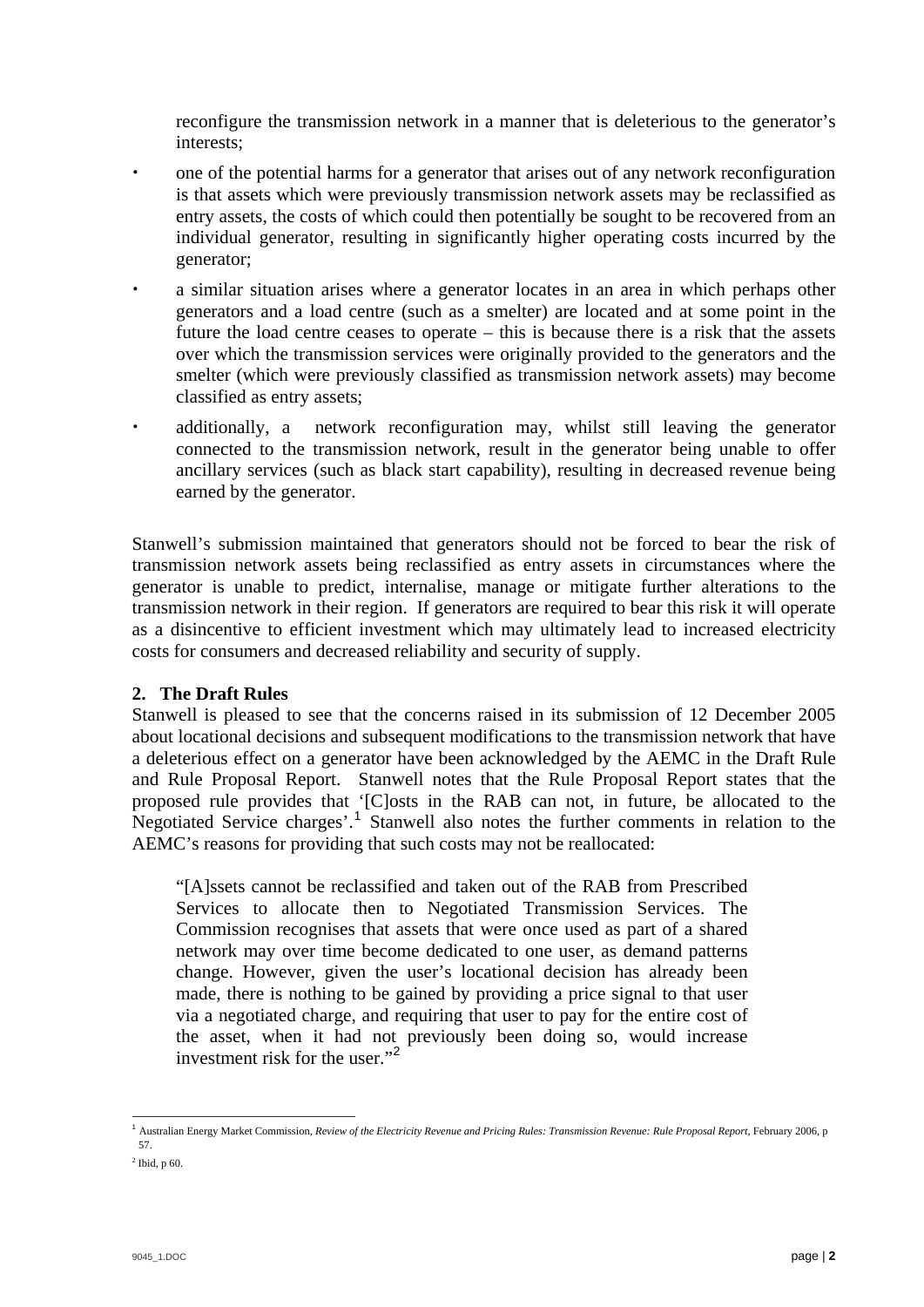The relevant provision in the draft rule is  $6.21(a)(7)$  which states:

"(7) costs which have been allocated to prescribed transmission services must not be reallocated to negotiated transmission services."

## **3. Concerns about the potential uncertainty of interpretation of clause 6.21(a)(7)**

Whilst Stanwell is pleased to see that its concerns have been reflected in the Draft Rule, Stanwell believes that some minor amendments to the drafting are desirable to ensure that the provision gives effect to the intention of the AEMC as it is expressed in the Rule Proposal Report. These amendments are necessary to:

- (a) reflect the principle that costs related to the transmission network which have been allocated to prescribed transmission services must not be allocated to negotiated transmission services applies both within and between regulatory years in a regulatory control period, and also between regulatory control periods;
- (b) ensure that the principle in subparagraph (7) applies notwithstanding subparagraphs (2) and (3) of clause 6.21; and
- (c) clarify the interaction of subparagraph  $(7)$  with clause 6.2.3(e), which is concerned with the removal of assets from the regulatory asset base.

Stanwell's suggesting wording is as follows:

(7) notwithstanding anything in paragraphs (2) and (3) above and clause 6.2.3(e), costs associated with the *transmission network* which have been allocated to *prescribed transmission services* in one *regulatory control period* must not be reallocated to *negotiated transmission services* within a *regulatory year*, from one *regulatory year* to a subsequent *regulatory year*, or from one *regulatory control period* to a subsequent *regulatory control period*.

## **4. Rules for transmission pricing**

As the AEMC would be aware, it will be necessary to ensure that Phase II of the AEMC's Chapter 6 review, relating to transmission pricing, is consistent with the final rule that results from Phase I of the Chapter 6 review, concerning transmission revenue requirements. Stanwell looks forward to participating in the consultation conducted by the AEMC on transmission pricing.

Yours sincerely,

Andrew Bills General Manager Trading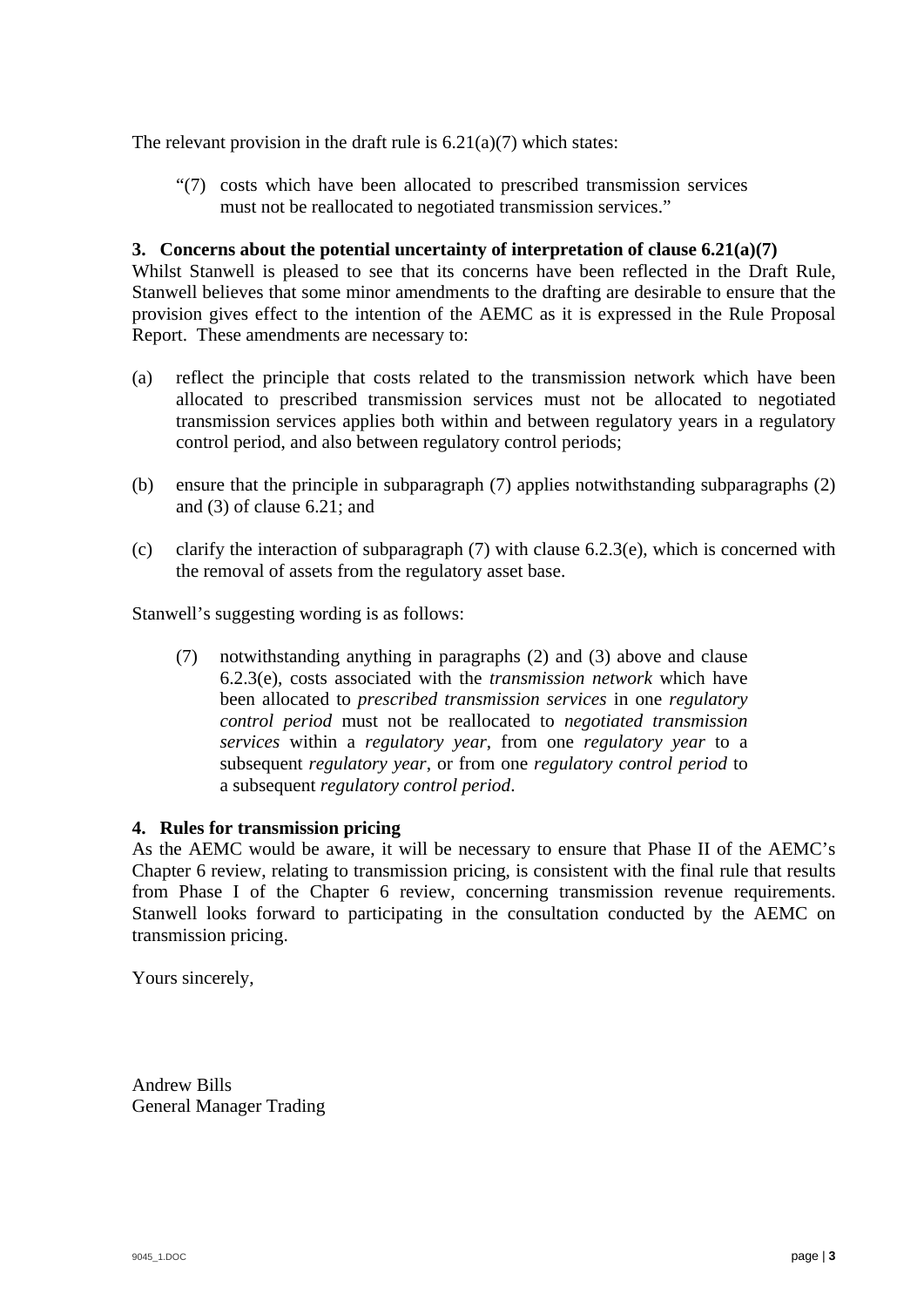**AEMC Review of the Electricity Transmission Revenue and Pricing Rules** 

# **Reclassification of Prescribed Transmission Services as Negotiated Transmission Services A Case Study by Stanwell Corporation**

## **1 Purpose of this note**

The purpose of this note is to further explain the principle outlined in Stanwell's submission to the AEMC dated 12 December 2005, concerning the need for a rule that provides that once a service is classified as a common service it cannot be reclassified as a connection service (entry asset). In particular, AEMC staff suggested that some hypothetical examples would facilitate a better understanding of the issue.

## **2 Draft National Electricity Amendment (Economic Regulation of Transmission Services) Rule 2006**

Stanwell notes that the AEMC has now released draft Rules for transmission revenue requirements. Given this, Stanwell has adopted the terminology used in these draft Rules in the hypothetical examples described below.

Stanwell also notes that clause 6.21(a)(7) of the draft Rules provides that costs which have been allocated to prescribed transmission services must not be reallocated to negotiated transmission services.

## **3 Hypothetical case studies**

#### *3.1 Reconfiguration of the transmission network*

Take for example Generator Z that is considering investing in generating plant in Queensland and is looking at two options.

- (i) A hydro generating plant which would be located some distance from the transmission network with the consequence that the network would have to be extended some distance to connect the hydro electric plant to the network – representing a significant charge to the generator in the form of entry services.
- (ii) A coal-fired generation plant which is located in an area in which there is, and has been for some time, significant transmission network infrastructure. A site is identified with three transmission lines out to service loads. Additionally, the configuration of the existing network means that ancillary services, such as black start services may be offered (following further investment), and additional revenue obtained from these services.

Both options offer a similar marginal return. Generator Z elects option (ii) on the basis of the lower transmission network charges and the ability to generate future additional revenue from offering ancillary services.

The coal-fired generation plant developed by Generator Z represents a significant sunk investment, and Generator Z does not expect to commence making a positive return on its investment until year 20 of its investment. Ten years after making its initial investment, Generator Z makes a further investment to increase the capacity of its generating plant so it can offer black start services to NEMMCO that would enable a gas-fired power station located near Town A, north of Generator Z to restore normal power system operation from a black system condition.

In year 15, the transmission network operator implements a reconfiguration of the transmission network in the area in which Generator Z is located. Following this reconfiguration, the generator,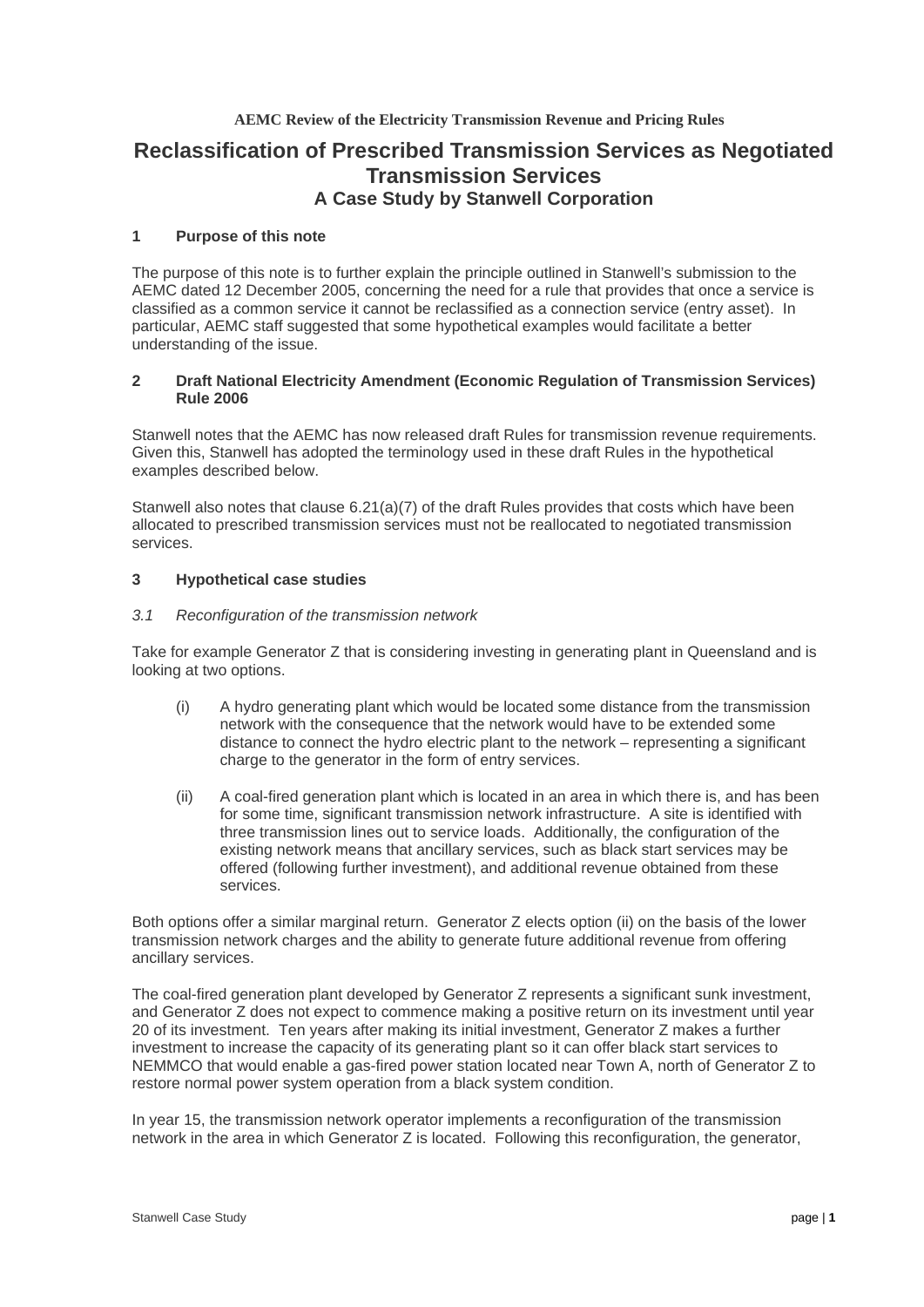whilst still connected to the network, is now only able to evacuate its power along one transmission line. This has two serious implications for Generator Z's viability as follows:

- (i) the line along which Generator Z now evacuates its power takes on the character of a entry service, that is, a service provided to Generator Z at a single transmission network connection point; and
- (ii) whereas previously Generator Z was able to offer black start capability and receive additional revenue for this, Generator Z is no longer able to offer these services as it is unable to generate sufficient power to energise the (now longer) line between it and the gas-fired power station.

The situation before and after the network reconfiguration is presented diagrammatically below.



Under the initial National Electricity Rule (that is, before the Chapter 6 review commenced) Generator Z would not only face increased costs as a result of the reclassification of part of the transmission network from a prescribed transmission service to a negotiated transmission service (as an entry service), but also decreased revenue as a consequence of no longer being able to offer ancillary services (black start capability). As the initial investment was marginal, and the subsequent investment in increasing the capacity of the generating plant so that ancillary services could be offered was reliant on revenue being received for these services, Generator Z will have to reassess whether it should continue to operate the generator.

Generator Z is also now considering making another investment in generating plant, this time in South Australia. Generator Z carries out a thorough investigation into whether this investment will deliver a sufficient return to shareholders. If the calculation of the expected return is based on the current configuration of the transmission network in South Australia, with the only changes being to increase or expand the network, it appears that a sufficient return will be earned. However, if an allowance is made for the risk that the transmission network could change such that a more significant part of the transmission network may come to be classified as providing entry services, the additional costs that Generator Z will face as a result mean that a sufficient return will not be earned. As there is no way available to Generator Z to manage the risk that the existing network may be reconfigured in a way that is materially detrimental to Generator Z, it chooses not to make this investment.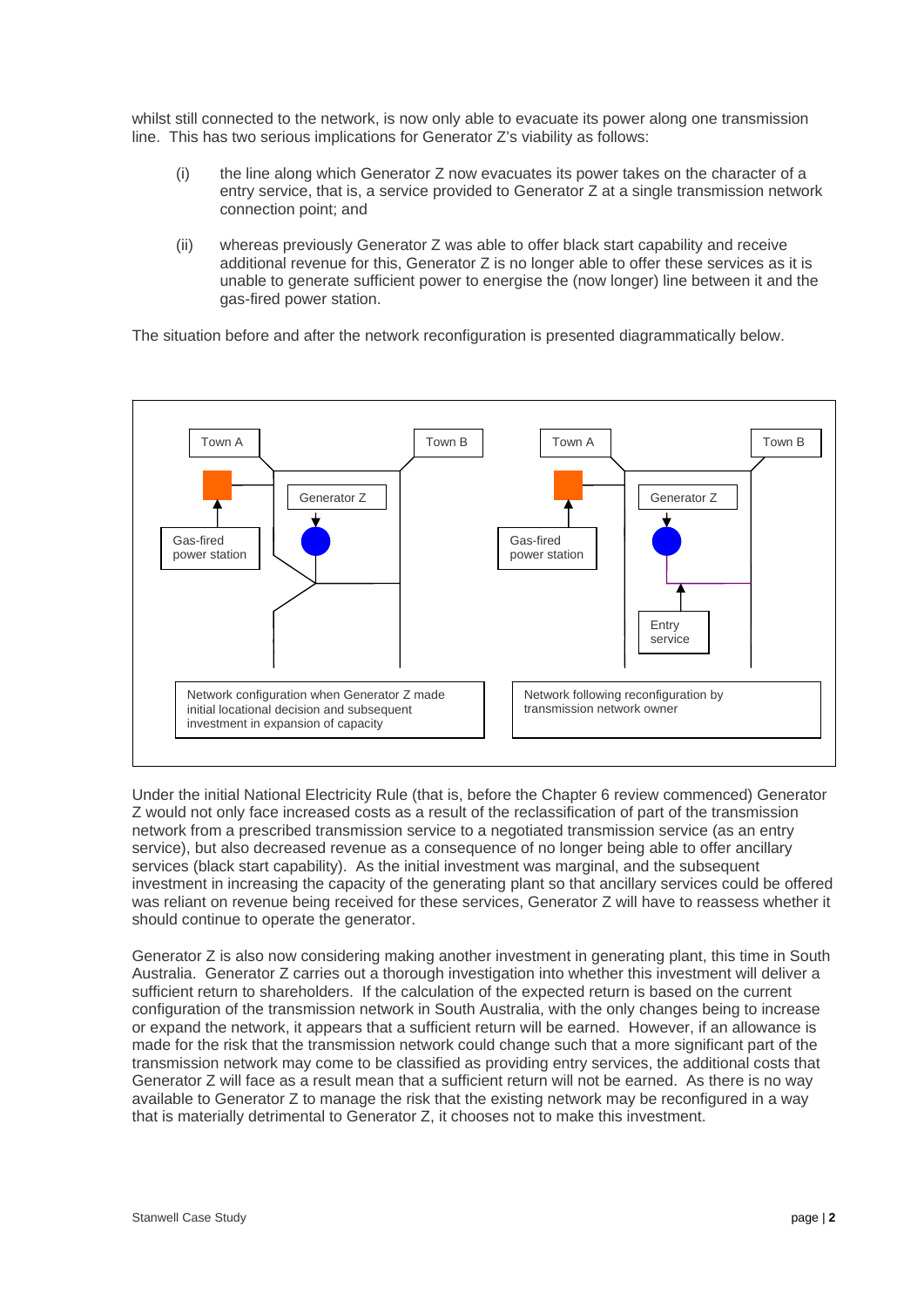#### *3.2 Removal of a load centre and other generators from a single transmission network connection point*

A generator may also be disadvantaged where it locates in an area where there are a group of generators and a load centre and the load is removed and, potentially, the number of generators in that region decreases.

Take, for example, Generator X who choses to locate in a region where two other generators (Generators Y and Z) are already located. There is also a significant load located in the region, a large smelter. The transmission line that connects Generators X, Y and Z, and the smelter, to the transmission network is a prescribed transmission service, and as a result, the costs of this line are recovered from all network users.

The investment by Generator X is a large sunk cost with Generator X expecting to recover the costs of its investment over a period of thirty years.

However, after 15 years, the smelter closes down and Generator Z also ceases operations. Generators X and Y are still generating, however, the transmission line that previously connected the generators and the smelter to the transmission network is now reclassified as a connection service (entry service) and the costs of this significant piece of infrastructure are now to be borne by Generators X and Y.

Generator Y is unable to bear the additional costs to its operations and fears that it must also cease operating. In the event that this occurs, the cost of the transmission line will then be fully allocated to Generator X and it would similarly have to seriously consider whether it could continue to operate.



However, should the reverse situation occur, where the transmission network has been built out to serve one generator, and more generators or a load centre also commence using that infrastructure, it is appropriate that the costs of that network infrastructure be shared between the four generators. This is because that load centre and the other generators should not be able to free-ride on the investment made by the original generator in having the transmission line extended.